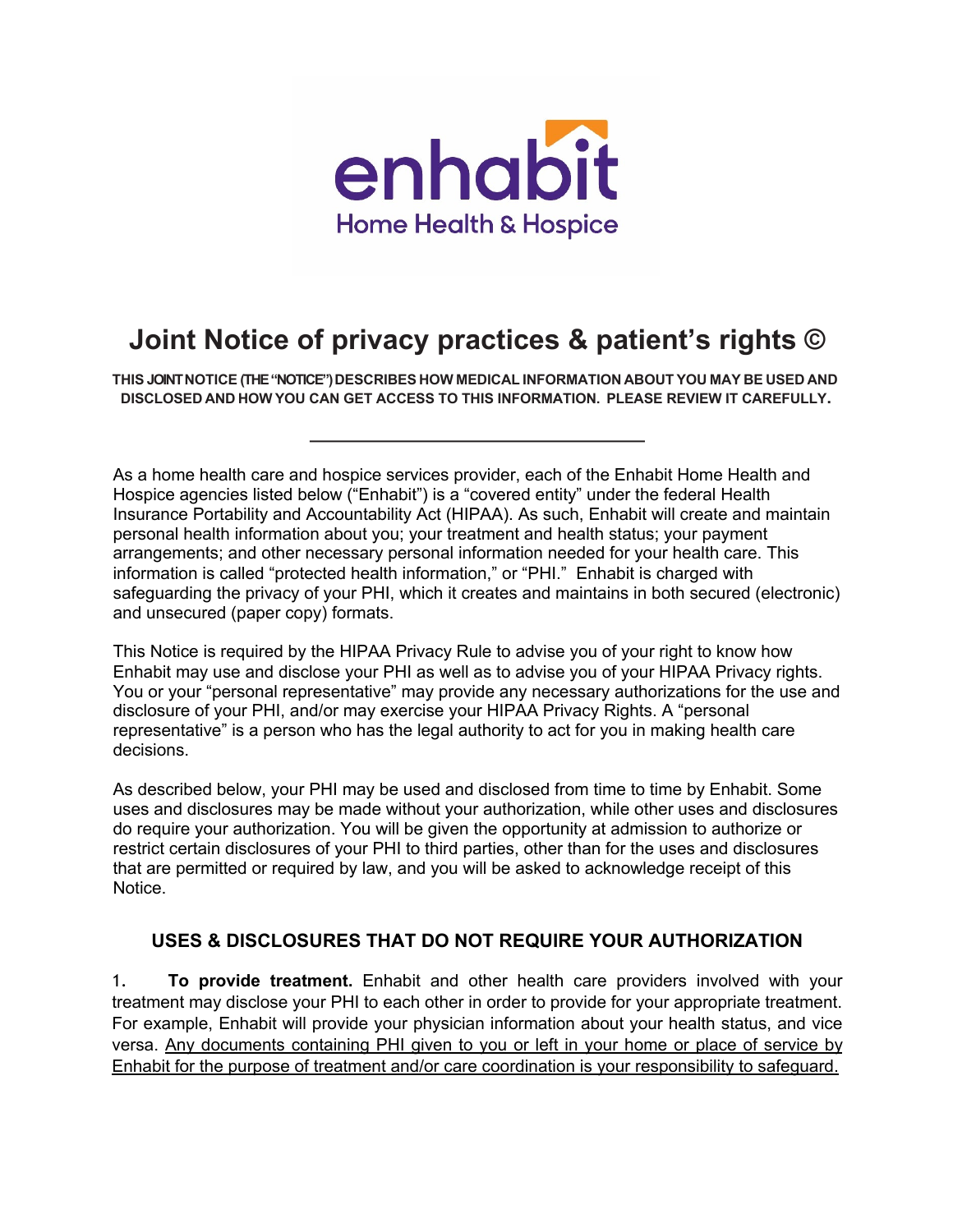2. **To obtain payment.** Enhabit may disclose your PHI to collect payment for the services rendered to you. For example, Enhabit may be required by your health insurer to disclose information regarding your health care status to obtain prior approval for treatment and, to document the treatment provided in order to receive payment for the services provided.

3. **To conduct health care operations.** Enhabit may disclose your PHI as necessary to facilitate Enhabit health care operations, for such activities as: quality assessment and improvement; activities designed to improve health or reduce health care costs; protocol development; case management; care coordination; and other related activities. For instance, Enhabit may provide PHI to appropriate organizations who are assessing the quality or costs of your home health care.

4. **To business associates.** Enhabit may enter into contracts with entities known as Business Associates that provide services to, or perform functions for or on behalf of Enhabit that requires the use and disclosure of your PHI. For example, Enhabit may disclose your PHI to a Business Associate to file claims for Enhabit. Business Associates and their subcontractors are required by the Privacy Rule to protect the privacy of your PHI the same as Enhabit.

5. **To health information exchange (HIE).** Enhabit may participate in electronic health exchanges and may share your PHI as described in this Notice. Participation is voluntary and you have the opportunity to opt out from the electronic PHI exchange.

## 6. **To family and friends who are directly involved in your care and treatment**.

Unless you object, Enhabit may disclose "minimum necessary" PHI to your family, friends or others who are directly involved in helping provide or coordinate your health care. Enhabit may also be required by state regulations to disclose some of your PHI to a residential living or other non-health care type facility where you may reside for coordination of care purposes.

7. **As required or permitted by law or regulation**. There are federal and state laws and regulations that may require or permit that your PHI be disclosed and your authorization is not required. Such disclosures might include abuse, neglect, exploitation or domestic violence investigations; law enforcement purposes; specialized government functions; death-related functions/purposes; to avert a serious threat to health or safety; and judicial and administrative proceedings, such as in response to a court order, search warrant, or subpoena, or under a qualified protective order. Some states have separate privacy laws that may also apply; if a state privacy law is are more stringent than the HIPAA Rule, the state law prevails.

8. **Other regulatory exceptions**. When your PHI is to be used or disclosed for (1) public health activities; (2) certain research purposes; (3) the sale, transfer, merger or consolidation for due diligence of all or part of a covered entity which possess your PHI;(4) during emergencies; (5) when required or permitted by law, such as to law enforcement officials and valid judicial or administrative orders. Enhabit may also disclose a deceased individual's PHI to family members or others who were involved in the care or payment for the care for the deceased, unless previously or otherwise restricted.

9. **Organized Health Care Arrangement**. The Enhabit Home Health & Hospice organized health care arrangement (OHCA) is formed for the sole purpose of facilitating HIPAA. The agencies listed at the end of this Notice that participate in the OHCA may share PHI with each other and other OHCA participants, as permitted for joint quality assurance and improvement, utilization review, and other healthcare operations activities. They agree to abide by the terms of this Notice with respect to PHI created or received for these activities. The Enhabit agencies are located in various states across the country and may have policies and procedures regarding the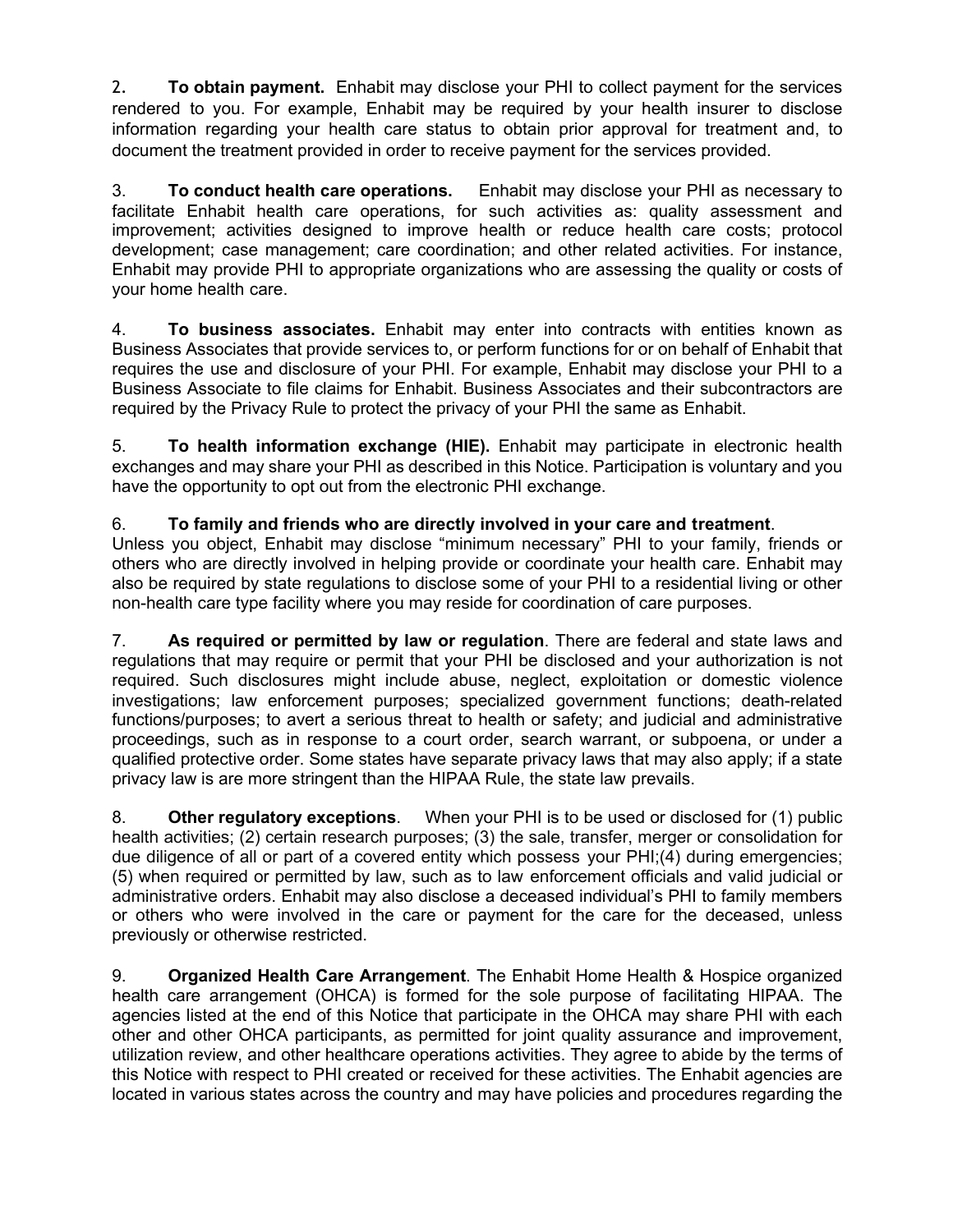use and disclosure of PHI in each of their locations that vary, but this Notice applies to all sites and for home care, within your home. This Notice creates no legal representations, warranties, obligations or responsibilities beyond HIPAA compliance.

# **USES & DISCLOSURES THAT REQUIRE YOUR AUTHORIZATION**

10. **Enhabit will seek your written authorization for use or disclosure for the following purposes**: for disclosure to certain third parties, unless such disclosure is otherwise permitted; disability qualification; for long-term care or life insurance applications; for psychotherapy notes/records, if any; and certain other instances. Enhabit does not engage in selling PHI, or disclosing PHI for purposes of fund-raising or marketing which would require your authorization. Other uses and disclosure of your PHI not otherwise mentioned in this Notice will be made only with your authorization. You may revoke or execute a new or additional authorization with your Enhabit agency at any time.

## **YOUR PRIVACY RIGHTS**

The HIPAA Privacy Rule grants you the following rights with regard to your PHI:

11. **To request restrictions** on the disclosure of your PHI to a health plan (1) if the disclosure is for the purpose of carrying out payment or health care operations, and (2) the PHI pertains solely to a health care condition, item or service, including particular prescription medications, for which you or another person has paid Enhabit in full. Otherwise, you may request restrictions on how Enhabit uses and discloses your PHI, such as restricting access to certain individuals or limit how information is used for notification purposes. Enhabit is not required to honor every requested restriction but will give each request due consideration under the regulatory provisions.

12. **To receive confidential communications in a certain way.** For example, you may request that Enhabit only communicate with you privately with no family members or others present. Enhabit will not request any reasons for your request and will attempt to honor any reasonable requests.

13. **To access your PHI.** To request an inspection or copy of your medical or billing records and PHI in either paper copy, a specified electronic format, or a combination of the two. This 'right' includes your requesting and authorizing Enhabit to provide copies of your PHI to third parties who are not already entitled to your PHI under another provision of this Notice, the Privacy Rule, or otherwise. Enhabit may charge a reasonable cost-based fee associated with your request that includes the cost of labor for copying, supplies, and postage, if applicable, consistent with HIPAA and any state law restrictions.

14. **To request amendments to your health care information** (including corrections) for any PHI in question for as long as it is maintained by Enhabit. This right does not include the deletion, removal, or erasure of PHI. All such requests must be made in writing. Under the law, Enhabit may deny the request if: (a) the request is not in writing; (b) the request does not include a reason; (c) the PHI was not created by Enhabit nor part of Enhabit's records; (d) if you are not otherwise permitted by the Privacy Rule to inspect or copy the PHI in question; or, (e) if after considering your request, Enhabit finds that your PHI is already accurate and complete, or that an amendment would not be in your best medical interest.

15. **To an accounting of disclosures of your PHI made by Enhabit** for reasons other than for treatment, payment or health care operations. All such requests must be made in writing and